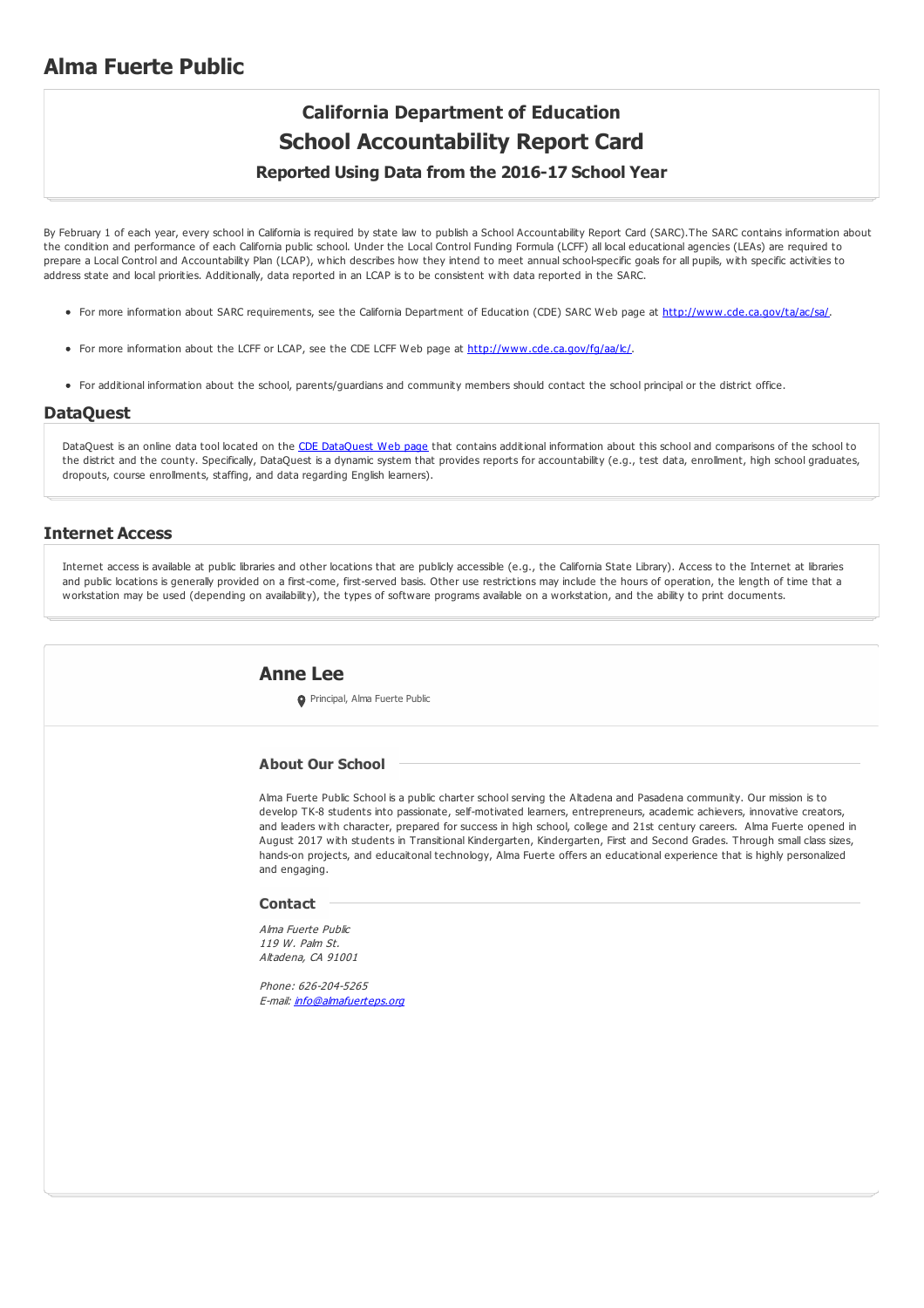### **About This School**

**Contact Information (School Year 2017-18)**

| District Contact Information (School Year 2017-18) |                           |  |  |  |
|----------------------------------------------------|---------------------------|--|--|--|
| <b>District Name</b>                               | Alma Fuerte Public School |  |  |  |
| <b>Phone Number</b>                                | 626-204-5265              |  |  |  |
| Superintendent                                     | Anne Lee                  |  |  |  |
| <b>E-mail Address</b>                              | anne.lee@almafuerteps.org |  |  |  |
| <b>Web Site</b>                                    | www.almafuerteps.org      |  |  |  |

| School Contact Information (School Year 2017-18)    |                       |  |  |  |
|-----------------------------------------------------|-----------------------|--|--|--|
| <b>School Name</b>                                  | Alma Fuerte Public    |  |  |  |
| <b>Street</b>                                       | 119 W. Palm St.       |  |  |  |
| City, State, Zip                                    | Altadena, Ca, 91001   |  |  |  |
| <b>Phone Number</b>                                 | 626-204-5265          |  |  |  |
| Principal                                           | Anne Lee              |  |  |  |
| <b>E-mail Address</b>                               | info@almafuerteps.org |  |  |  |
| <b>Web Site</b>                                     | www.almafuerteps.org  |  |  |  |
| County-District-School 19101990135368<br>(CDS) Code |                       |  |  |  |

Last updated: 2/1/2018

#### **School Description and Mission Statement (School Year 2017-18)**

Alma Fuerte prepares our children for 21st century challenges and opportunities by immersing them in an environment that stimulates entrepreneurship from the first day of TK/kindergarten, and upon graduation, they will have launched a company of their design. Our students will have faced the challenges of building a meaningful organization from start to finish. At the core of our approach is our unique project-based curriculum for entrepreneurship. This curriculum is designed to help our students pursue their individual interests, while building and relying upon teams of their peers. Foundational team projects start simply and build in complexity as children gain real world leadership expertise under the guidance of their teachers. This curriculum inspires the children to learn core subject matter in a manner uniquely suited to them using a rotational blended learning model.

Alma Fuerte's integrated approach helps children see the patterns across disciplines: math in English, English in science, science in art, and so on. While Alma Fuerte's approach is academically rigorous, academics must be paired with the social-emotional skills to turn that intelligence into something relatable and meaningful. This is why we've woven social-emotional skills into our project-based curriculum, which includes practices in self-awareness, "grit," persistence and growth mindset development.

Our school leverages best practices in 21st century learning and technology to provide a holistic, individualized education with real world connections to help our students create positive change in their school, community and world at large.

Further, we believe that every student learns in his or her own unique way and that technology helps to facilitate a highly individualized education. We want to provide our children with an educational experience that moves at their pace, builds on their unique motivations, and provides them with the unique support they need. At Alma Fuerte, learning will be both active and personalized. A highly engaging project-based learning model emphasizes critical thinking and problemsolving abilities crucial for success in high school, college and beyond. Instruction is targeted to the individual needs of our students through blended learning via a rotational model and frequent review of student data – so that all students achieve at the highest levels.

We believe that our model requires greater time to accommodate the great diversity of experiences we provide. Giving students greater time on task is also supported by research as a key determinant of student success. This is why we offer an extended school day and school year.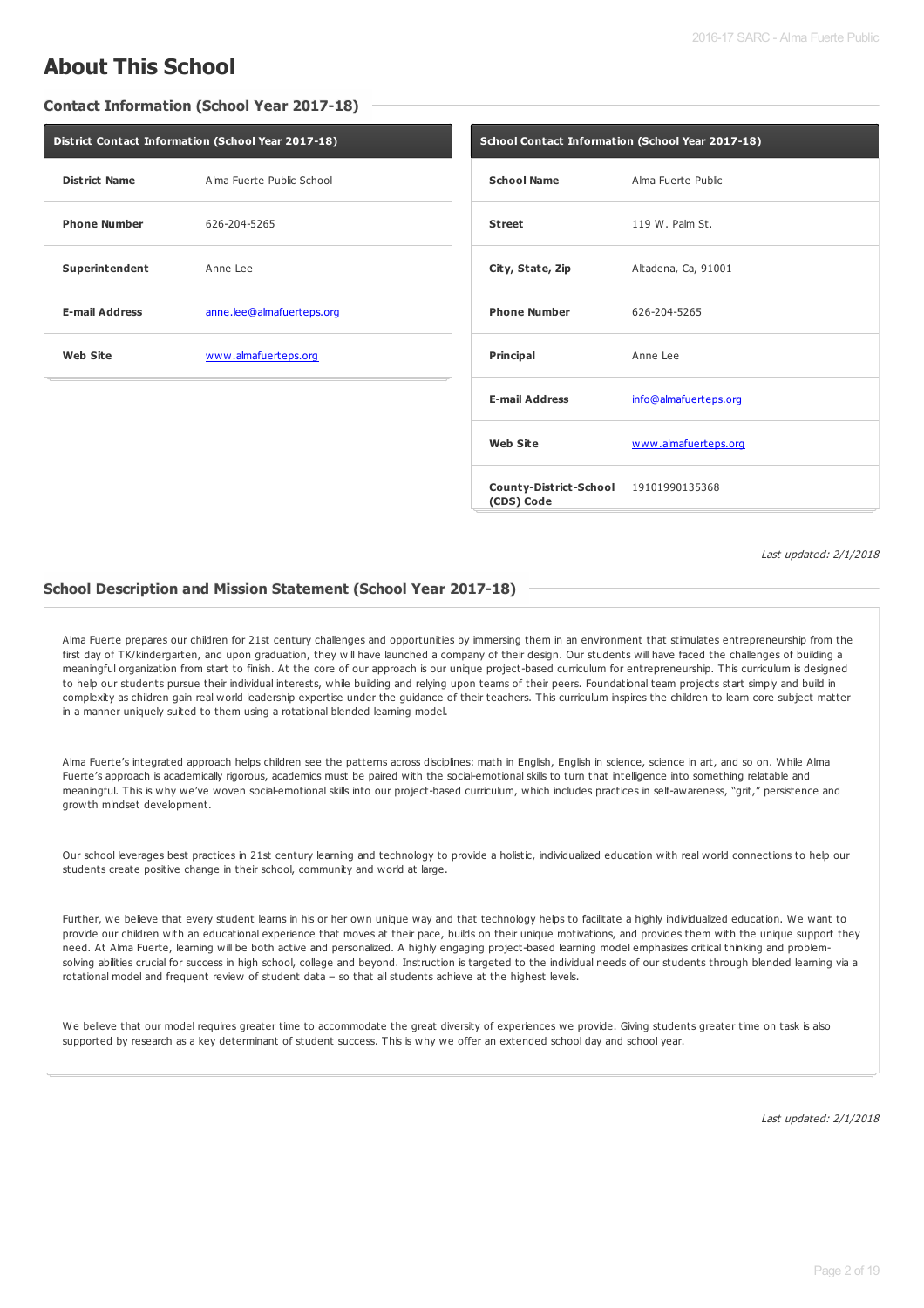#### **Student Enrollment by Grade Level (School Year 2016-17)**

**Grade Level Number of Students**



Last updated: 2/1/2018

#### **Student Enrollment by Student Group (School Year 2016-17)**

| <b>Student Group</b>                | <b>Percent of Total Enrollment</b> |
|-------------------------------------|------------------------------------|
| Black or African American           | $0.0\%$                            |
| American Indian or Alaska Native    | $0.0\%$                            |
| Asian                               | $0.0\%$                            |
| Filipino                            | $0.0\%$                            |
| Hispanic or Latino                  | $0.0\%$                            |
| Native Hawaiian or Pacific Islander | $0.0\%$                            |
| White                               | $0.0\%$                            |
| Two or More Races                   | $0.0\%$                            |
| Other                               | 100.0%                             |
| <b>Student Group (Other)</b>        | <b>Percent of Total Enrollment</b> |
| Socioeconomically Disadvantaged     | $0.0\%$                            |
| English Learners                    | $0.0\%$                            |
| Students with Disabilities          | $0.0 \%$                           |
| Foster Youth                        | $0.0\%$                            |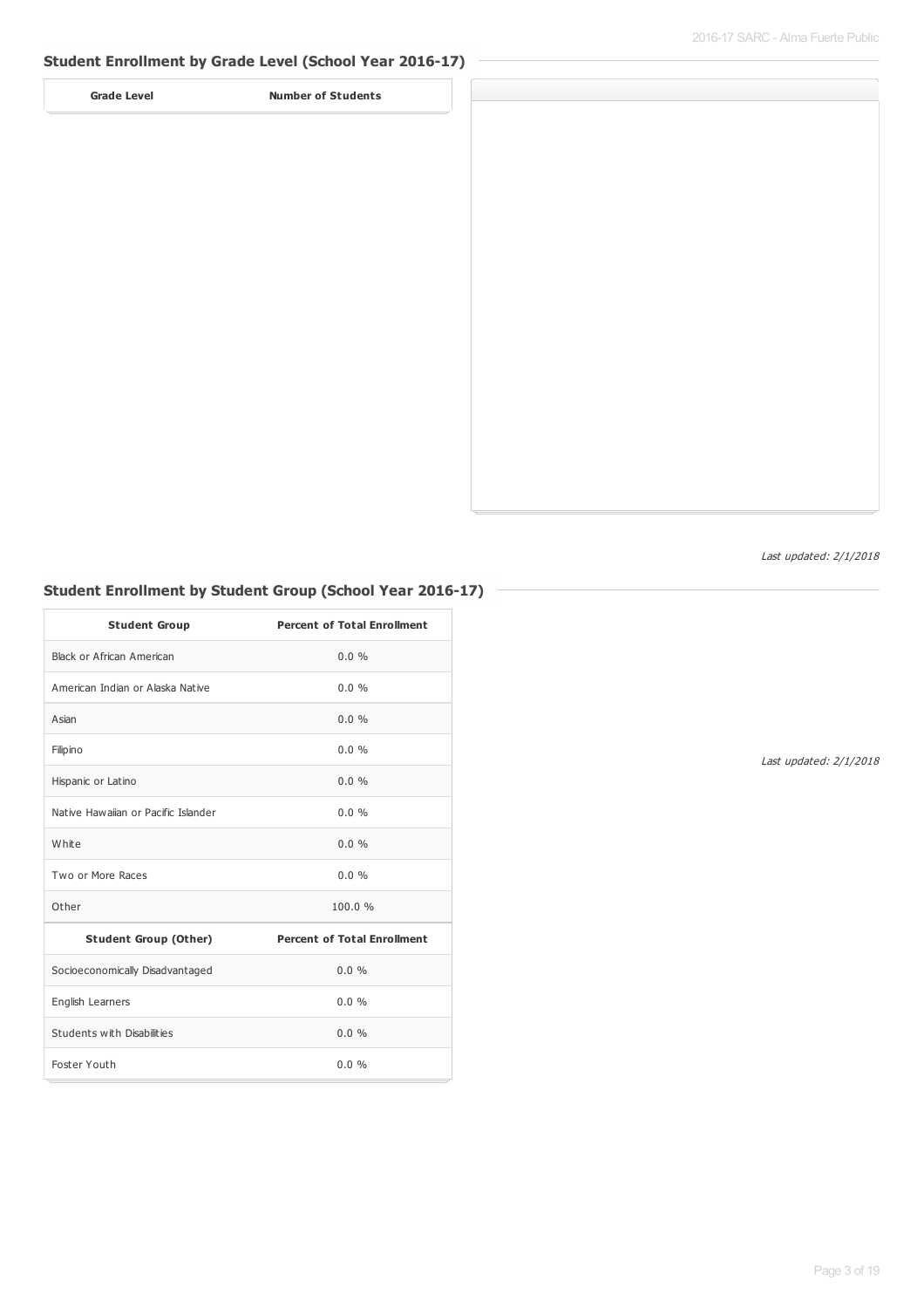### **A. Conditions of Learning**

# **State Priority: Basic**

The SARC provides the following information relevant to the State priority: Basic (Priority 1):

- . Degree to which teachers are appropriately assigned and fully credentialed in the subject area and for the pupils they are teaching;
- Pupils have access to standards-aligned instructional materials; and
- School facilities are maintained in good repair

#### **Teacher Credentials**

| <b>Teachers</b>                                                                   | School         |                |                | <b>District</b> |  |
|-----------------------------------------------------------------------------------|----------------|----------------|----------------|-----------------|--|
|                                                                                   | $2015 -$<br>16 | $2016 -$<br>17 | $2017 -$<br>18 | $2017 -$<br>18  |  |
| With Full Credential                                                              | $\Omega$       | $\Omega$       | $\overline{4}$ | 4               |  |
| Without Full Credential                                                           | $\Omega$       | $\Omega$       | $\Omega$       | 0               |  |
| Teachers Teaching Outside Subject<br>Area of Competence (with full<br>credential) | 0              | $\Omega$       | $\Omega$       | $\Omega$        |  |



Last updated: 2/1/2018

#### **Teacher Misassignments and Vacant Teacher Positions**

| <b>Indicator</b>                                  | $2015 -$<br>16 | $2016 -$<br>17 | $2017 -$<br>18 |
|---------------------------------------------------|----------------|----------------|----------------|
| Misassignments of Teachers of English<br>Learners | 0              | U              | 0              |
| Total Teacher Misassignments*                     | 0              | O              | 0              |
| Vacant Teacher Positions                          | 0              |                | 0              |



Note: "Misassignments" refers to the number of positions filled by teachers who lack legal authorization to teach that grade level, subject area, student group, etc.

\* Total Teacher Misassignments includes the number of Misassignments of Teachers of English Learners.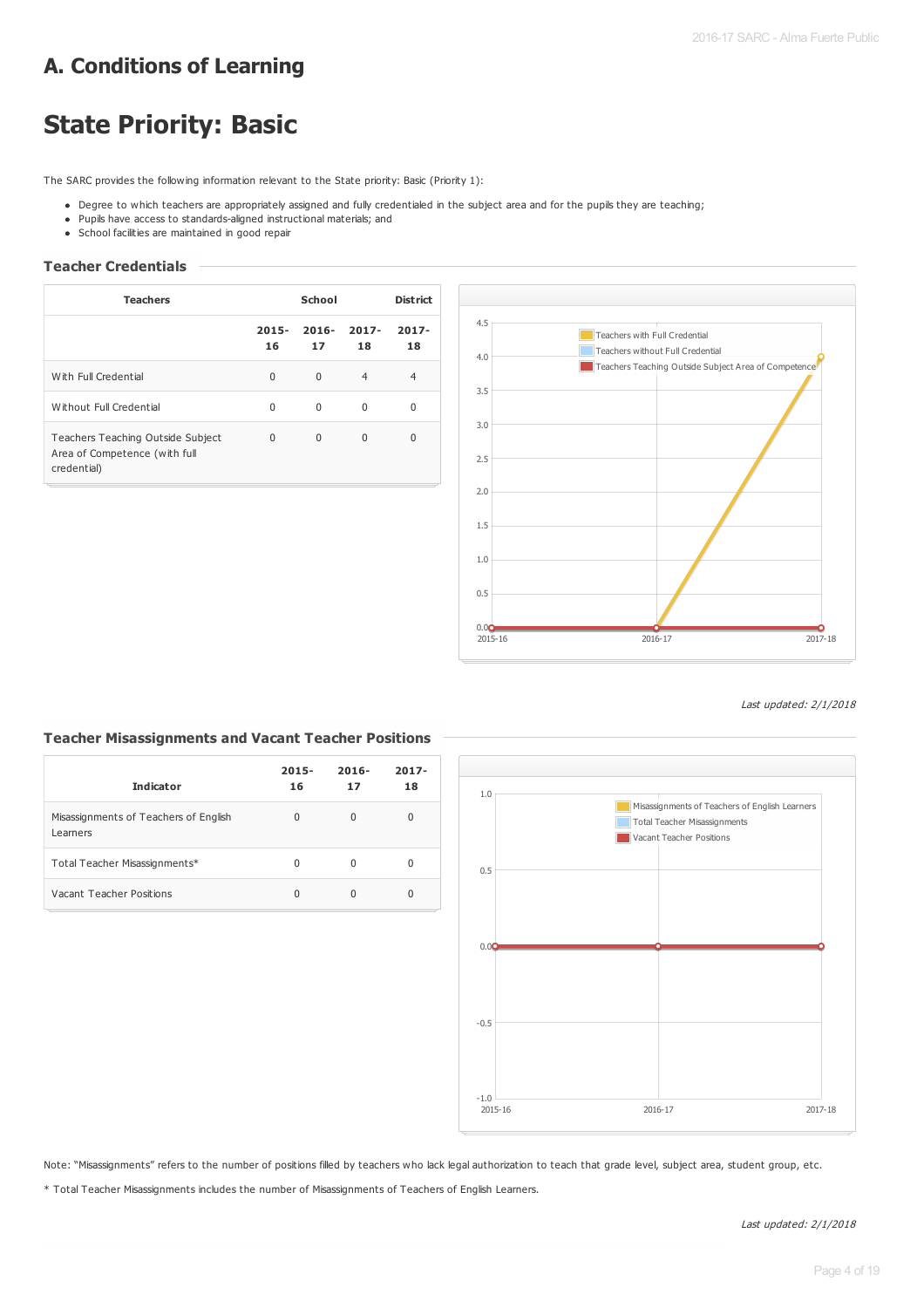### **Quality, Currency, Availability of Textbooks and Instructional Materials (School Year 2017-18)**

Year and month in which the data were collected: December 2017

| Subject                                          | Textbooks and Instructional Materials/year of<br>Adoption                | <b>From Most Recent</b><br>Adoption? | <b>Percent Students Lacking Own</b><br><b>Assigned Copy</b> |
|--------------------------------------------------|--------------------------------------------------------------------------|--------------------------------------|-------------------------------------------------------------|
| Reading/Language Arts                            | Readers' and Writers' workshop; Lexia; Achieve 3000                      | Yes                                  | 0.0%                                                        |
| Mathematics                                      | Singapore Math, ST Math                                                  | Yes                                  | 0.0%                                                        |
| Science                                          | <b>FOSS</b>                                                              | Yes                                  | 0.0%                                                        |
| History-Social Science                           | <b>Harcourt Social Studies</b>                                           | Yes                                  | 0.0%                                                        |
| Foreign Language                                 | Risas y Sonrisas                                                         | Yes                                  | 0.0%                                                        |
| Health                                           | N/A - Alma Fuerte does not yet have a freestanding health<br>curriculum. |                                      | 0.0%                                                        |
| Visual and Performing Arts                       | Instructor-designed visual art curriculum                                | Yes                                  | 0.0%                                                        |
| Science Lab Eqpmt (Grades<br>$9-12)$             | N/A                                                                      | N/A                                  | 0.0%                                                        |
| Note: Cells with N/A values do not require data. |                                                                          |                                      |                                                             |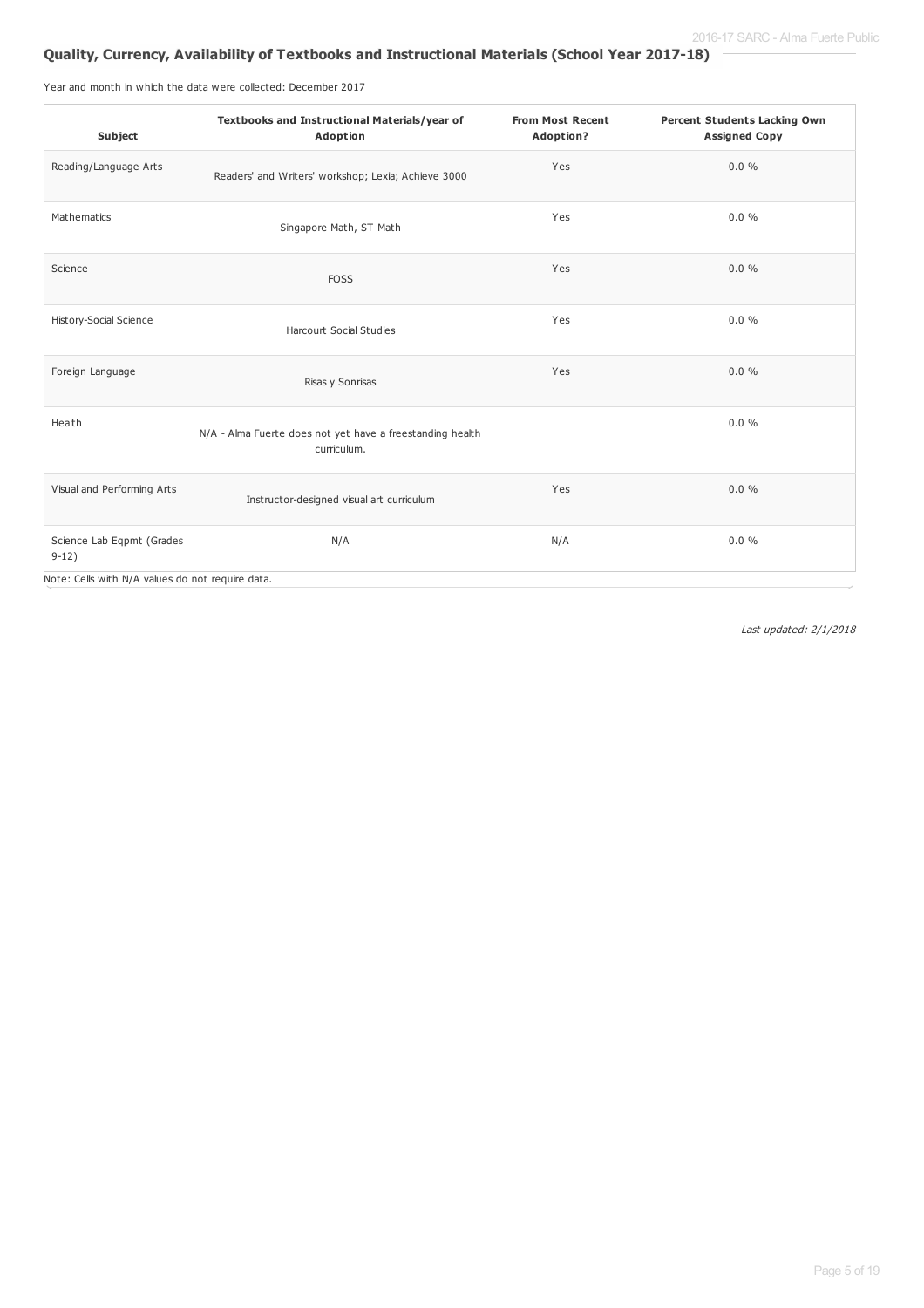#### **School Facility Conditions and Planned Improvements**

Alma Fuerte occupies a district-owned facility which was renovated in the early 2000's. The Alma Fuerte campus offers adequate space for general classroom instruction as well as specialized instruction (e.g., Spanish room and Resource room) and after-school programming. There is ample space at the facility for outdoor play, outdoor instruction, P.E., and gardening.

Planned improvements include installation of additional playground equipment. Maintenance of the air conditioning system in one of our classrooms is ongoing.

Last updated: 2/1/2018

#### **School Facility Good Repair Status**

Year and month of the most recent FIT report: January 2018

| <b>System Inspected</b>                                               | Rating | <b>Repair Needed and Action Taken</b><br>or Planned                                                                            |
|-----------------------------------------------------------------------|--------|--------------------------------------------------------------------------------------------------------------------------------|
| Systems: Gas Leaks,<br>Mechanical/HVAC, Sewer                         | Good   | Ongoing maintenance is needed in<br>order to ensure funcitoning of the<br>air conditioning system in one of our<br>classrooms. |
| Interior: Interior Surfaces                                           | Good   | None                                                                                                                           |
| Cleanliness: Overall<br>Cleanliness, Pest/Vermin<br>Infestation       | Good   | None                                                                                                                           |
| Electrical: Electrical                                                | Good   | None                                                                                                                           |
| Restrooms/Fountains:<br>Restrooms, Sinks/Fountains                    | Good   | None                                                                                                                           |
| Safety: Fire Safety, Hazardous<br>Materials                           | Good   | None                                                                                                                           |
| Structural: Structural<br>Damage, Roofs                               | Good   | None                                                                                                                           |
| External: Playground/School<br>Grounds,<br>Windows/Doors/Gates/Fences | Fair   | Additional playground equipment is<br>in the process of being approved<br>and installed.                                       |

#### **Overall Facility Rate**

Year and month of the most recent FIT report: January 2018

Overall Rating Good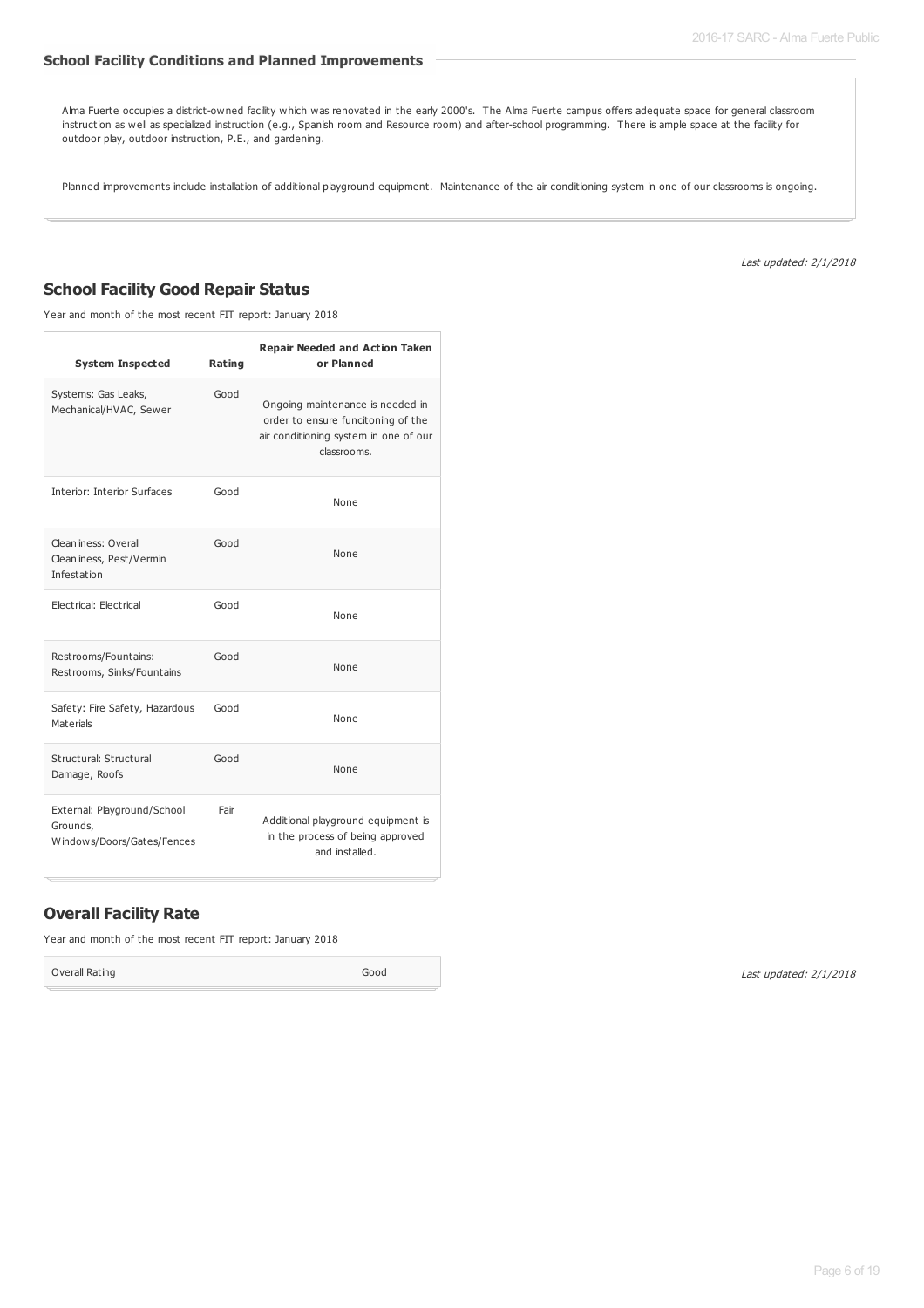### **B. Pupil Outcomes**

# **State Priority: Pupil Achievement**

The SARC provides the following information relevant to the State priority: Pupil Achievement (Priority 4):

- **Statewide assessments** (i.e., California Assessment of Student Performance and Progress [CAASPP] System, which includes the Smarter Balanced Summative Assessments for students in the general education population and the California Alternate Assessments [CAAs] for English language arts/literacy [ELA] and mathematics given in grades three through eight and grade eleven. Only eligible students may participate in the administration of the CAAs. CAAs items are aligned with alternate achievement standards, which are linked with the Common Core State Standards [CCSS] for students with the most significant cognitive disabilities); and
- The percentage of students who have successfully completed courses that satisfy the requirements for entrance to the University of California and the California State University, or career technical education sequences or programs of study.

#### **CAASPP Test Results in ELA and Mathematics for All Students**

#### **Grades Three through Eight and Grade Eleven (School Year 2016-17)**

|                                                      | Percentage of Students Meeting or Exceeding the State Standards |                   |                                                     |                     |              |         |  |
|------------------------------------------------------|-----------------------------------------------------------------|-------------------|-----------------------------------------------------|---------------------|--------------|---------|--|
|                                                      | School                                                          |                   | <b>District</b>                                     |                     | <b>State</b> |         |  |
| <b>Subject</b>                                       | 2015-16                                                         | 2016-17           | 2015-16                                             | 2016-17             | 2015-16      | 2016-17 |  |
| English Language Arts / Literacy (grades 3-8 and 11) | $\hspace{0.05cm} -\hspace{0.05cm} -\hspace{0.05cm}$             | $\hspace{0.05cm}$ | $\hspace{0.05cm} -\hspace{0.05cm} -\hspace{0.05cm}$ | $\hspace{0.05cm} -$ |              |         |  |
| Mathematics (grades 3-8 and 11)                      | $- -$                                                           | $- -$             | $- -$                                               | $\hspace{0.05cm} -$ |              |         |  |

Note: Percentages are not calculated when the number of students tested is ten or less, either because the number of students in this category is too small for statistical accuracy or to protect student privacy.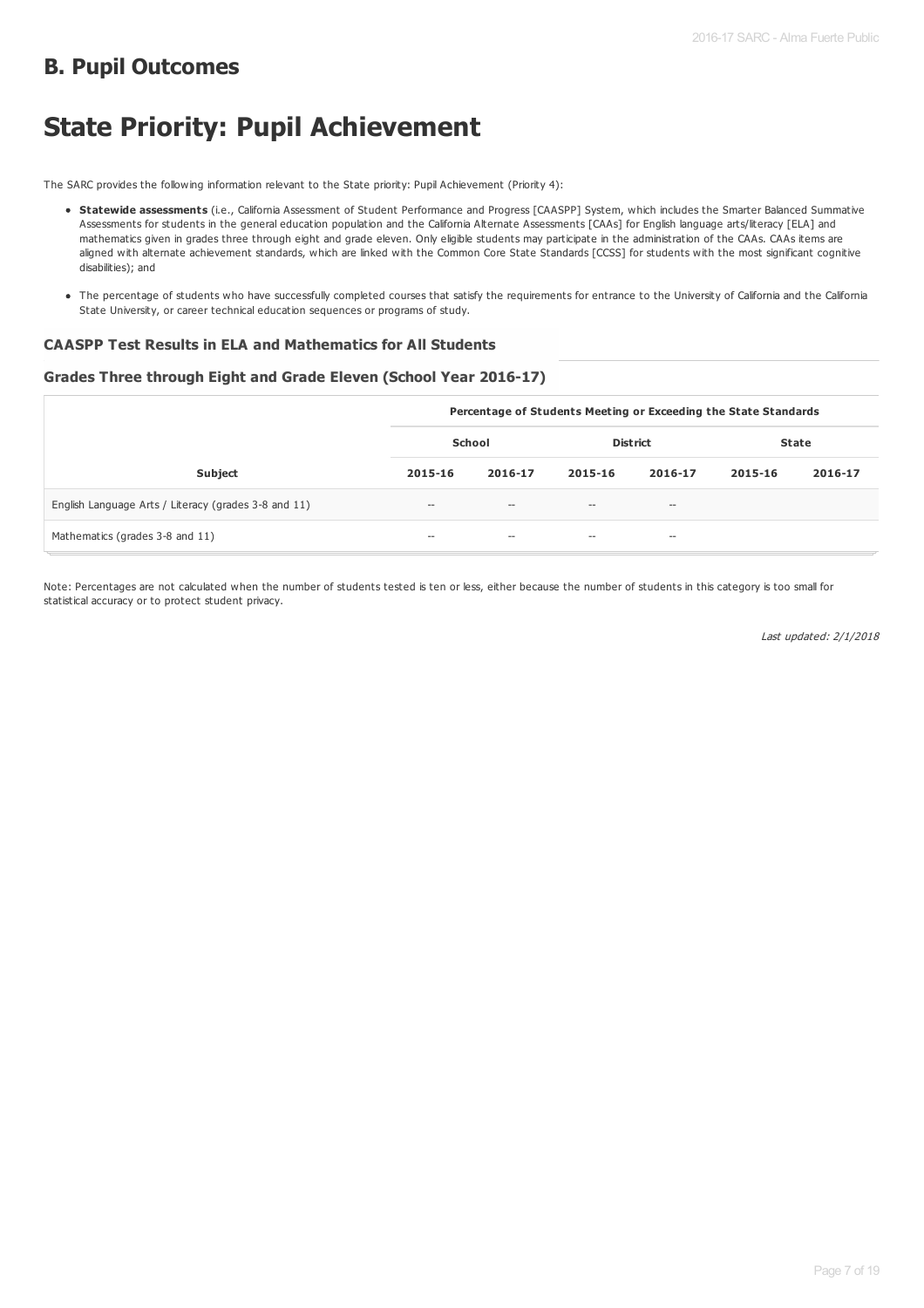#### **CAASPP Test Results in ELA by Student Group**

#### **Grades Three through Eight and Grade Eleven (School Year 2016-17)**

| <b>Student Group</b>                          | <b>Total Enrollment</b>                             | <b>Number Tested</b>                                | <b>Percent Tested</b>    | <b>Percent Met or Exceeded</b>                      |
|-----------------------------------------------|-----------------------------------------------------|-----------------------------------------------------|--------------------------|-----------------------------------------------------|
| All Students                                  | $\hspace{0.05cm} -\hspace{0.05cm}$                  | $\hspace{0.05cm} -$                                 | $\hspace{0.05cm} -$      | $\qquad \qquad -$                                   |
| Male                                          | $\hspace{0.05cm} -$                                 | $\hspace{0.05cm} -$                                 | $\sim$                   | $\sim$                                              |
| Female                                        | $\hspace{0.05cm} -\hspace{0.05cm}$                  | $\hspace{0.05cm} -\hspace{0.05cm} -\hspace{0.05cm}$ | --                       | --                                                  |
| Black or African American                     | $\hspace{0.05cm} -$                                 | $\overline{\phantom{a}}$                            | $-$                      | $\overline{\phantom{a}}$                            |
| American Indian or Alaska Native              | $\hspace{0.05cm} -\hspace{0.05cm} -\hspace{0.05cm}$ | $\hspace{0.05cm} -\hspace{0.05cm} -\hspace{0.05cm}$ | --                       | $\hspace{0.05cm} -\hspace{0.05cm} -\hspace{0.05cm}$ |
| Asian                                         | $\hspace{0.05cm} -$                                 | $\sim$                                              | $\overline{a}$           | $\overline{\phantom{a}}$                            |
| Filipino                                      | $\overline{\phantom{a}}$                            | $\overline{\phantom{a}}$                            | $\overline{\phantom{a}}$ | $\overline{\phantom{a}}$                            |
| Hispanic or Latino                            | $\sim$                                              | $\overline{a}$                                      | $\sim$                   | $\sim$                                              |
| Native Hawaiian or Pacific Islander           | $\hspace{0.05cm} -\hspace{0.05cm}$                  | $\hspace{0.05cm} -$                                 | $\overline{\phantom{a}}$ | $\overline{\phantom{a}}$                            |
| White                                         | $\hspace{0.05cm} -\hspace{0.05cm}$                  | $\overline{\phantom{a}}$                            | $-$                      | $\hspace{0.05cm} -\hspace{0.05cm} -\hspace{0.05cm}$ |
| Two or More Races                             | $\hspace{0.05cm} -\hspace{0.05cm}$                  | $\hspace{0.05cm} -$                                 | $\overline{\phantom{a}}$ | --                                                  |
| Socioeconomically Disadvantaged               | $\overline{\phantom{a}}$                            | $\overline{\phantom{a}}$                            | $\overline{a}$           | $-$                                                 |
| English Learners                              | $\hspace{0.05cm} -\hspace{0.05cm}$                  | $\overline{\phantom{a}}$                            | $-$                      | $\hspace{0.05cm} -$                                 |
| Students with Disabilities                    | $\overline{\phantom{a}}$                            | $\overline{\phantom{a}}$                            | $\overline{a}$           | --                                                  |
| Students Receiving Migrant Education Services | $\overline{\phantom{a}}$                            | $\hspace{0.05cm} -$                                 | $\overline{\phantom{a}}$ | $\overline{\phantom{a}}$                            |
| Foster Youth                                  | $\overline{\phantom{a}}$                            | $\overline{\phantom{a}}$                            | $-$                      | $\overline{\phantom{a}}$                            |

Note: ELA test results include the Smarter Balanced Summative Assessment and the CAA. The "Percent Met or Exceeded" is calculated by taking the total number of students who met or exceeded the standard on the Smarter Balanced Summative Assessment plus the total number of students who met the standard (i.e., achieved Level 3–Alternate) on the CAAs divided by the total number of students who participated in both assessments.

Note: Double dashes (--) appear in the table when the number of students is ten or less, either because the number of students in this category is too small for statistical accuracy or to protect student privacy.

Note: The number of students tested includes all students who participated in the test whether they received a score or not; however, the number of students tested is not the number that was used to calculate the achievement level percentages. The achievement level percentages are calculated using only students who received scores.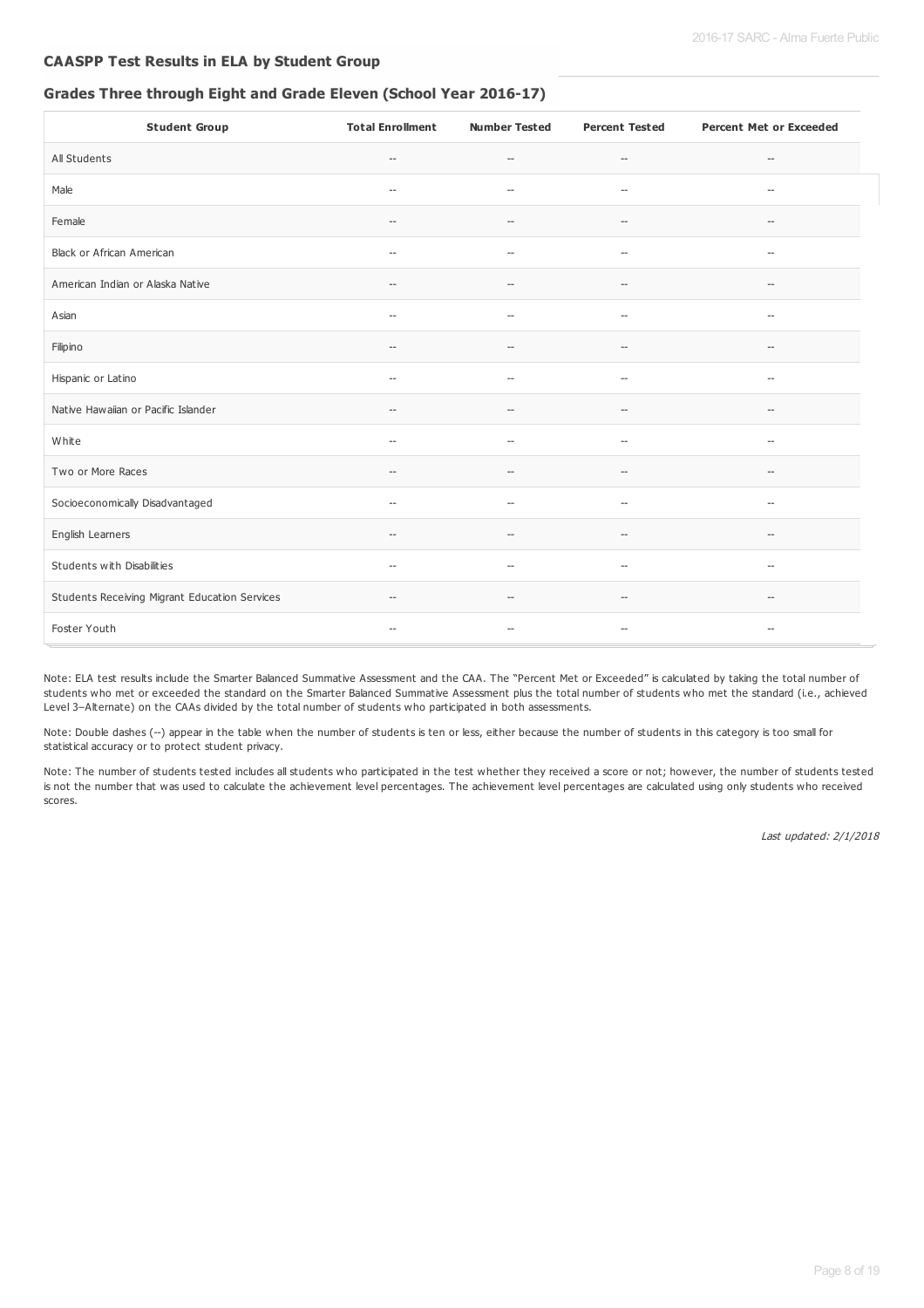#### **CAASPP Test Results in Mathematics by Student Group**

#### **Grades Three through Eight and Grade Eleven (School Year 2016-17)**

| <b>Student Group</b>                          | <b>Total Enrollment</b>                             | <b>Number Tested</b>                                | <b>Percent Tested</b>                               | <b>Percent Met or Exceeded</b>                      |
|-----------------------------------------------|-----------------------------------------------------|-----------------------------------------------------|-----------------------------------------------------|-----------------------------------------------------|
| All Students                                  | $\qquad \qquad -$                                   | $\hspace{0.05cm} -\hspace{0.05cm} -\hspace{0.05cm}$ | $\hspace{0.05cm} -\hspace{0.05cm} -\hspace{0.05cm}$ | --                                                  |
| Male                                          | $\hspace{0.05cm} -$                                 | $\overline{\phantom{a}}$                            | $\overline{a}$                                      | $\sim$                                              |
| Female                                        | $\hspace{0.05cm} -\hspace{0.05cm}$                  | $\overline{\phantom{a}}$                            | --                                                  | --                                                  |
| Black or African American                     | $\hspace{0.05cm} \ldots$                            | $\overline{\phantom{a}}$                            | $\overline{\phantom{a}}$                            | $\hspace{0.05cm} \ldots$                            |
| American Indian or Alaska Native              | $\hspace{0.05cm} -\hspace{0.05cm} -\hspace{0.05cm}$ | $\hspace{0.05cm} -\hspace{0.05cm} -\hspace{0.05cm}$ | $-\!$                                               | $\hspace{0.05cm} -\hspace{0.05cm} -\hspace{0.05cm}$ |
| Asian                                         | $\hspace{0.05cm} -$                                 | $\overline{\phantom{a}}$                            | $\overline{\phantom{a}}$                            | $\hspace{0.05cm} \ldots$                            |
| Filipino                                      | $\sim$                                              | $\overline{\phantom{a}}$                            | $-$                                                 | $\sim$                                              |
| Hispanic or Latino                            | $\qquad \qquad -$                                   | $\hspace{0.05cm} -\hspace{0.05cm} -\hspace{0.05cm}$ | --                                                  | $\overline{\phantom{a}}$                            |
| Native Hawaiian or Pacific Islander           | $\hspace{0.05cm} -$                                 | $\overline{\phantom{a}}$                            | $- -$                                               | $\hspace{0.05cm} -\hspace{0.05cm} -\hspace{0.05cm}$ |
| White                                         | $\hspace{0.05cm} -\hspace{0.05cm} -\hspace{0.05cm}$ | $\hspace{0.05cm} -\hspace{0.05cm} -\hspace{0.05cm}$ | $-\!$                                               | $\hspace{0.05cm} -\hspace{0.05cm} -\hspace{0.05cm}$ |
| Two or More Races                             | $\hspace{0.05cm} -$                                 | $\hspace{0.05cm} -$                                 | $- -$                                               | --                                                  |
| Socioeconomically Disadvantaged               | $\overline{\phantom{a}}$                            | $\overline{a}$                                      | $\overline{\phantom{a}}$                            | $\overline{\phantom{a}}$                            |
| English Learners                              | $\overline{\phantom{a}}$                            | $\overline{\phantom{a}}$                            | $- -$                                               | $\hspace{0.05cm} \ldots$                            |
| Students with Disabilities                    | $\hspace{0.05cm} -\hspace{0.05cm}$                  | $\overline{\phantom{a}}$                            | --                                                  | --                                                  |
| Students Receiving Migrant Education Services | $\hspace{0.05cm} -\hspace{0.05cm}$                  | $\hspace{0.05cm} -$                                 | $-\!$                                               | --                                                  |
| Foster Youth                                  | $\hspace{0.05cm} -$                                 | $\hspace{0.05cm} -$                                 | $-$                                                 | $-\!$                                               |

Note: Mathematics test results include the Smarter Balanced Summative Assessment and the CAA. The "Percent Met or Exceeded" is calculated by taking the total number of students who met or exceeded the standard on the Smarter Balanced Summative Assessment plus the total number of students who met the standard (i.e., achieved Level 3–Alternate) on the CAAs divided by the total number of students who participated in both assessments.

Note: Double dashes (--) appear in the table when the number of students is ten or less, either because the number of students in this category is too small for statistical accuracy or to protect student privacy.

Note: The number of students tested includes all students who participated in the test whether they received a score or not; however, the number of students tested is not the number that was used to calculate the achievement level percentages. The achievement level percentages are calculated using only students who received scores.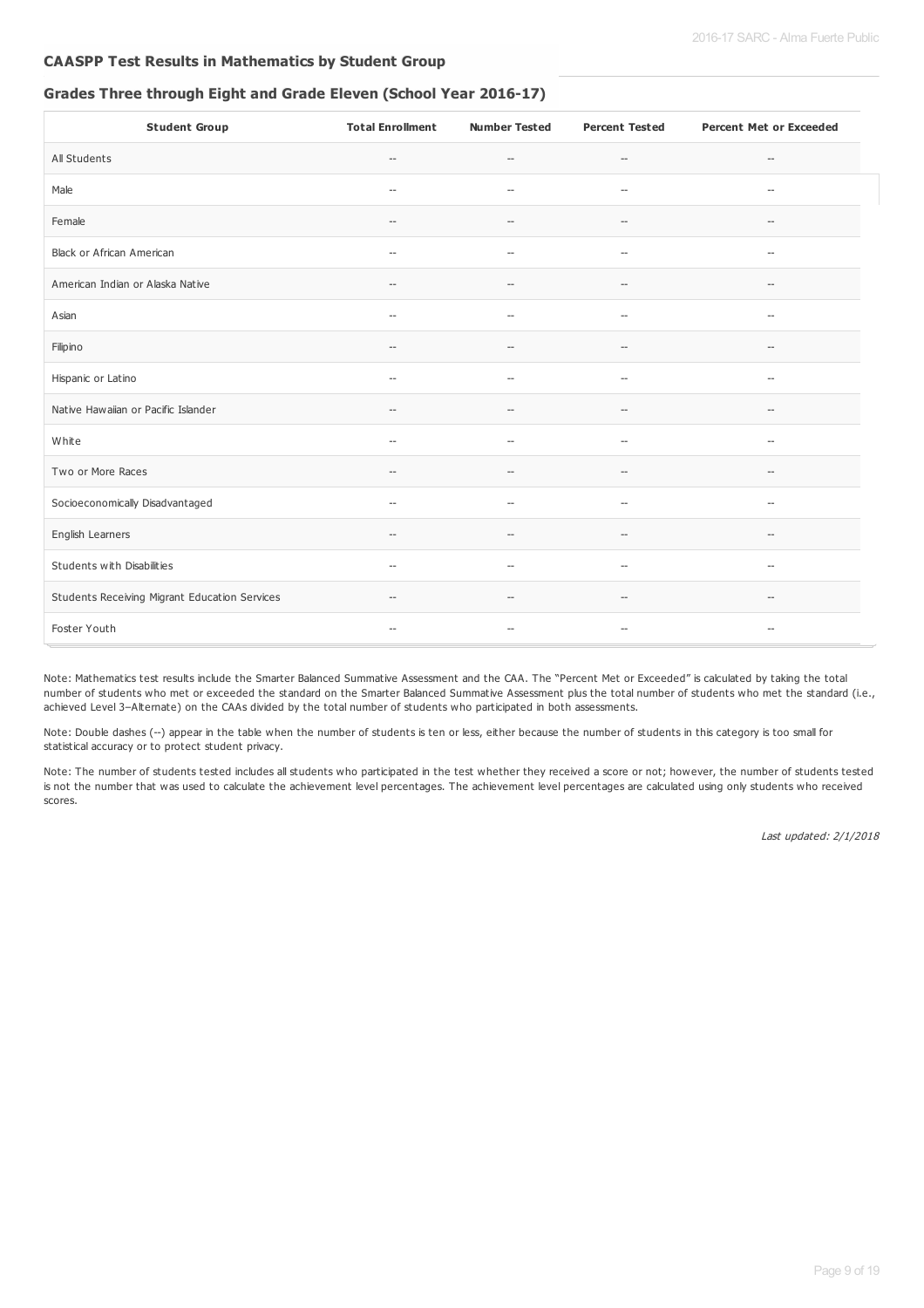#### **CAASPP Test Results in Science for All Students**

#### **Grades Five, Eight and Ten**

|                               | Percentage of Students Scoring at Proficient or Advanced |         |         |                 |         |              |
|-------------------------------|----------------------------------------------------------|---------|---------|-----------------|---------|--------------|
|                               |                                                          | School  |         | <b>District</b> |         | <b>State</b> |
| <b>Subject</b>                | 2014-15                                                  | 2015-16 | 2014-15 | 2015-16         | 2014-15 | 2015-16      |
| Science (grades 5, 8, and 10) |                                                          |         |         |                 | 56%     | 54%          |

Note: Science test results include California Standards Tests (CSTs), California Modified Assessment (CMA), and California Alternate Performance Assessment (CAPA) in grades five, eight, and ten.

Note: Scores are not shown when the number of students tested is ten or less, either because the number of students in this category is too small for statistical accuracy or to protect student privacy.

Note:The 2016-17 data are not available. The California Department of Education is developing a new science assessment based on the Next Generation Science Standards for California Public Schools (CA NGSS). The new California Science Test (CAST) was piloted in spring 2017. The CST and CMA for Science will no longer be administered.

#### **Career Technical Education Programs (School Year 2016-17)**

N/A

#### Last updated: 2/1/2018

Last updated: 2/1/2018

#### **Career Technical Education Participation (School Year 2016-17)**

| Measure                                                                                                        | <b>CTE Program Participation</b> |
|----------------------------------------------------------------------------------------------------------------|----------------------------------|
| Number of Pupils Participating in CTE                                                                          | 0                                |
| Percent of Pupils Completing a CTE Program and Earning a High School Diploma                                   | $0.0\%$                          |
| Percent of CTE Courses Sequenced or Articulated Between the School and Institutions of Postsecondary Education | $0.0\%$                          |

Last updated: 2/1/2018

#### **Courses for University of California (UC) and/or California State University (CSU) Admission**

| <b>UC/CSU Course Measure</b>                                              | Percent |  |  |  |  |
|---------------------------------------------------------------------------|---------|--|--|--|--|
| 2016-17 Pupils Enrolled in Courses Required for UC/CSU Admission          |         |  |  |  |  |
| 2015-16 Graduates Who Completed All Courses Required for UC/CSU Admission |         |  |  |  |  |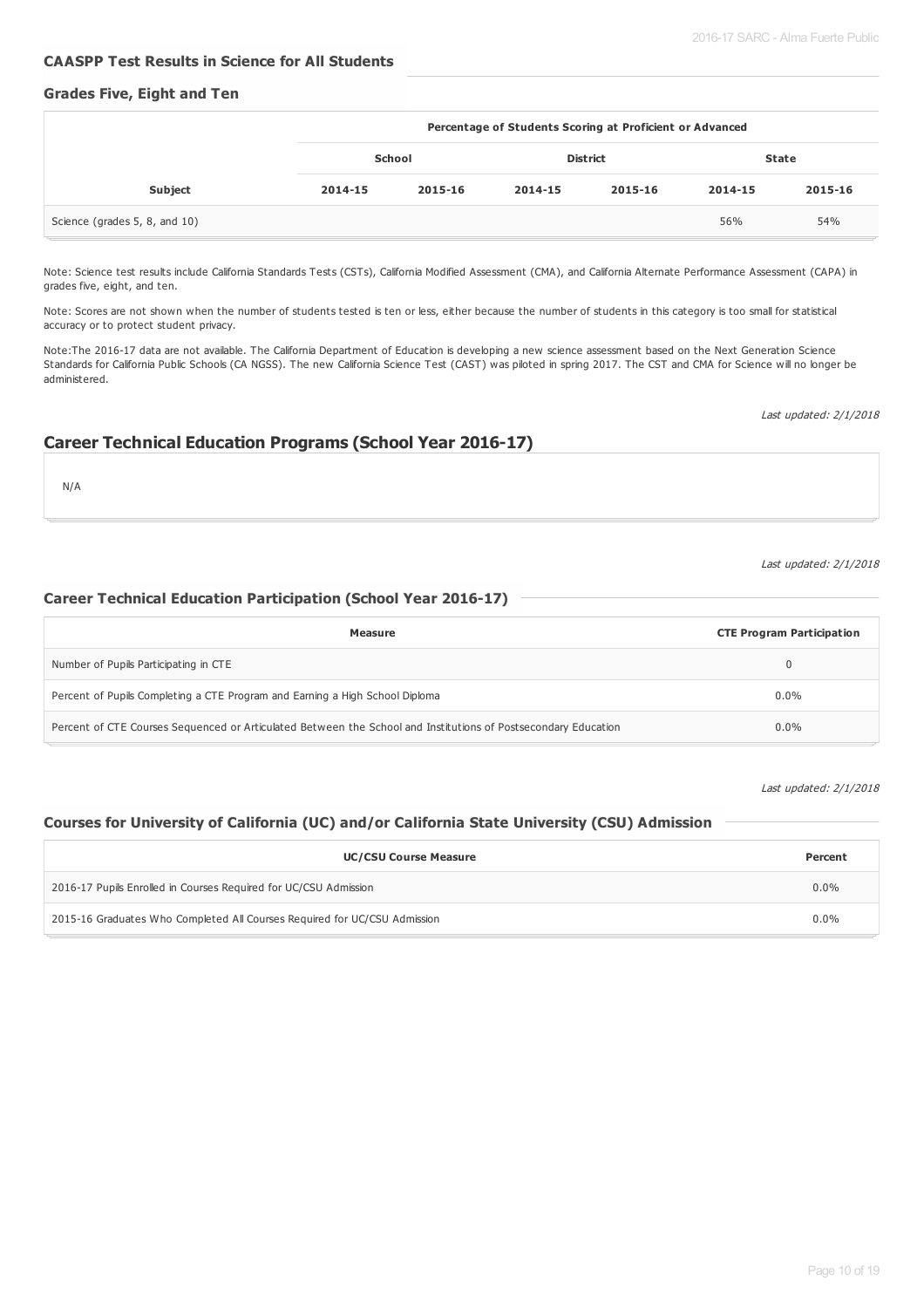# **State Priority: Other Pupil Outcomes**

The SARC provides the following information relevant to the State priority: Other Pupil Outcomes (Priority 8):

Pupil outcomes in the subject area of physical education

#### **California Physical Fitness Test Results (School Year 2016-17)**

|                    | <b>Percentage of Students Meeting Fitness Standards</b> |                                      |                                     |  |  |  |  |  |
|--------------------|---------------------------------------------------------|--------------------------------------|-------------------------------------|--|--|--|--|--|
| <b>Grade Level</b> | <b>Four of Six Fitness Standards</b>                    | <b>Five of Six Fitness Standards</b> | <b>Six of Six Fitness Standards</b> |  |  |  |  |  |

Note: Percentages are not calculated when the number of students tested is ten or less, either because the number of students in this category is too small for statistical accuracy or to protect student privacy.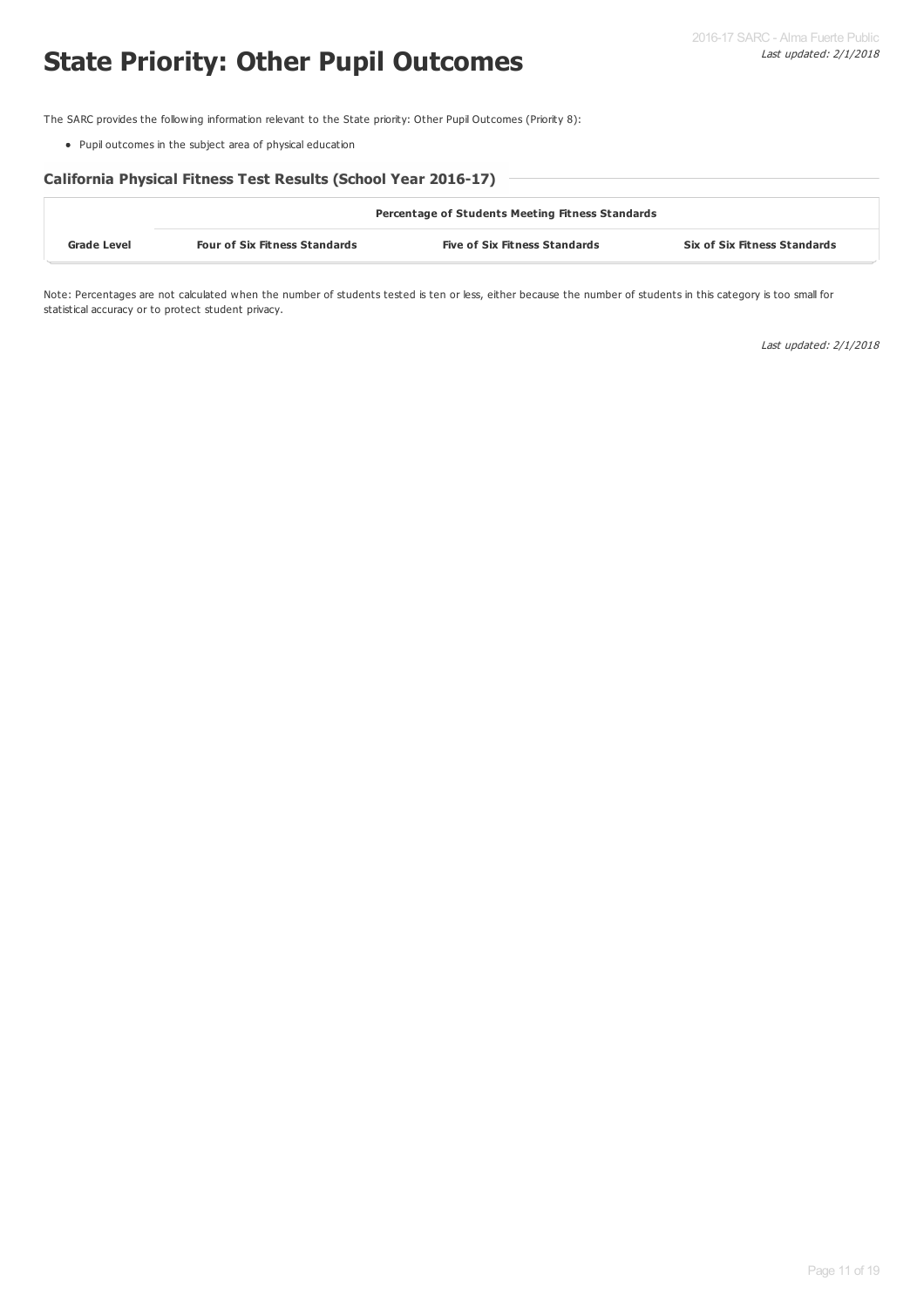### **C. Engagement**

# **State Priority: Parental Involvement**

The SARC provides the following information relevant to the State priority: Parental Involvement (Priority 3):

Efforts the school district makes to seek parent input in making decisions for the school district and each schoolsite

#### **Opportunities for Parental Involvement (School Year 2017-18)**

| Alma Fuerte has developed numerous opportunities for parent involvement. Any parents interested in involvement opportunities should contact Adriani Leon,<br>Office Manager, at 626-204-5265 or adriani.leon@almafuerteps.org.                                                                                                                                                                                                                  |
|-------------------------------------------------------------------------------------------------------------------------------------------------------------------------------------------------------------------------------------------------------------------------------------------------------------------------------------------------------------------------------------------------------------------------------------------------|
| First, we have created a School Advisory Council comprised of several parent and staff representatives. The Committee serves as the Title 1 and LCAP Committee,<br>and upcoming meeting dates are posted and circulated via email and letters in both English and Spanish. The School Advisory Council provides input on<br>schoolwide activities, the annual budget, and Alma Fuerte's Local Control Accountability Plan, among other matters. |
| Parent-teacher conferences are also a key way that we involve parents in the educational program at our school. Attendance at parent-teacher conferences has<br>been strong, with over 90% of parents typically attending.                                                                                                                                                                                                                      |
| Parents also volunteer at school regularly. Nearly half of our parents have participated in schoolwide events (volunteering for gardening project, science project,<br>participation in school fundraisers, and field trips) or classroom projects. Most of these parents have participated in more than one event.                                                                                                                             |
| Parents receive regular communication via school e-mail blasts weekly, classroom newsletters, and as needed for individual responses to student needs. Text and<br>phone alerts also serve as helpful communication tools, especially for parents, grandparents and guardians who do not have regular access to computers.                                                                                                                      |

Nearly half of our team is fluent in Spanish, with translation services provided by our Office Manager who also functions as our Parent and Community Engagement Liaison. She facilitates home/school communication, helps design schoolwide events, parent information nights, etc.

# **State Priority: Pupil Engagement**

Last updated: 2/1/2018

The SARC provides the following information relevant to the State priority: Pupil Engagement (Priority 5):

- High school dropout rates; and
- $\bullet$  High school graduation rates

#### **Dropout Rate and Graduation Rate (Four-Year Cohort Rate)**

|                        | School  |         |         | <b>District</b> |         |         | <b>State</b> |         |         |
|------------------------|---------|---------|---------|-----------------|---------|---------|--------------|---------|---------|
| <b>Indicator</b>       | 2013-14 | 2014-15 | 2015-16 | 2013-14         | 2014-15 | 2015-16 | 2013-14      | 2014-15 | 2015-16 |
| Dropout Rate           | $0.0\%$ | $0.0\%$ | $0.0\%$ | 0.0%            | $0.0\%$ | $0.0\%$ | 11.5%        | 10.7%   | 9.7%    |
| <b>Graduation Rate</b> | $0.0\%$ | 0.0%    | $0.0\%$ | $0.0\%$         | $0.0\%$ | $0.0\%$ | 81.0%        | 82.3%   | 83.8%   |

**Dropout/Graduation Rate (Four-Year Cohort Rate) Chart**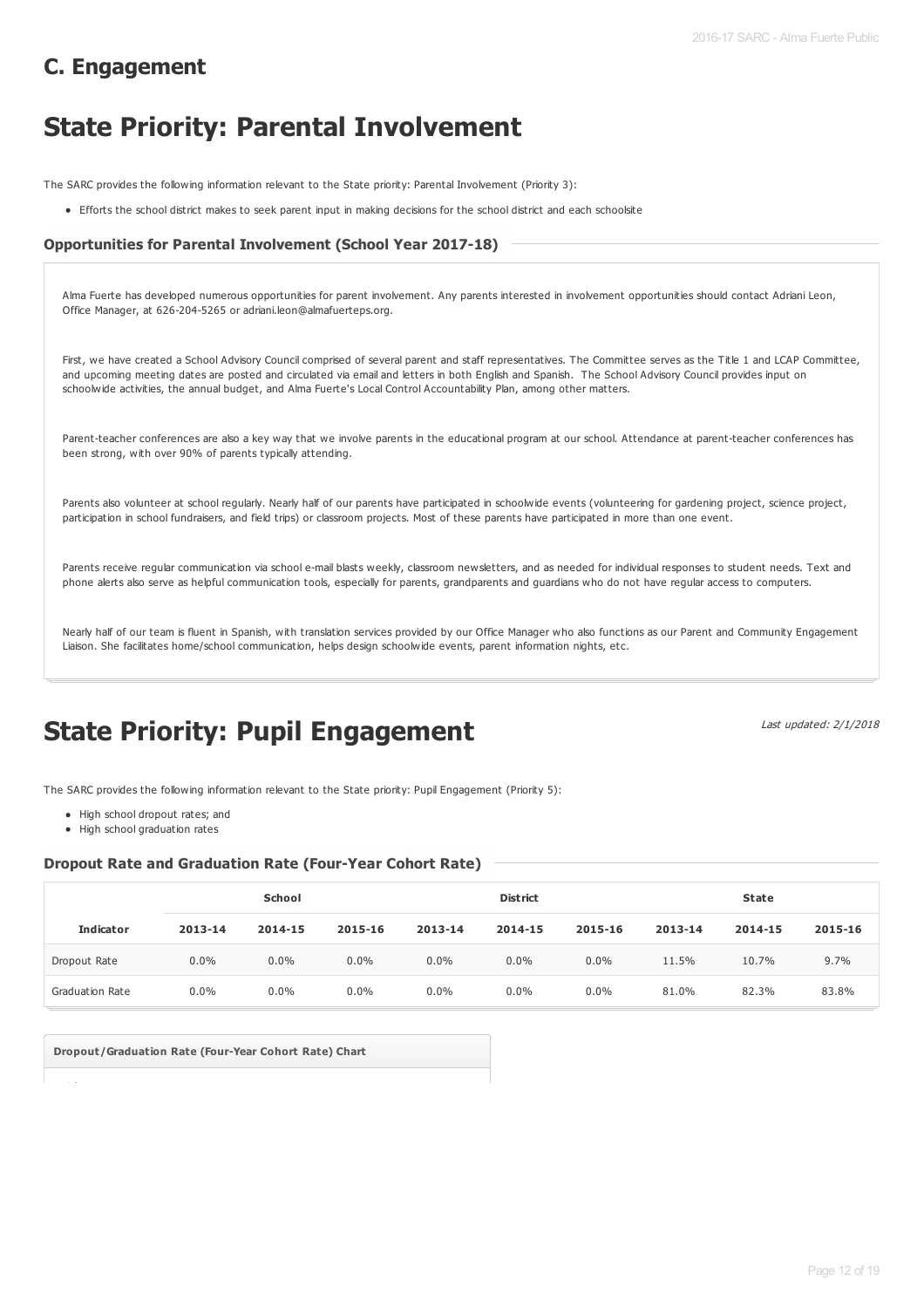2016-17 SARC - Alma Fuerte Public

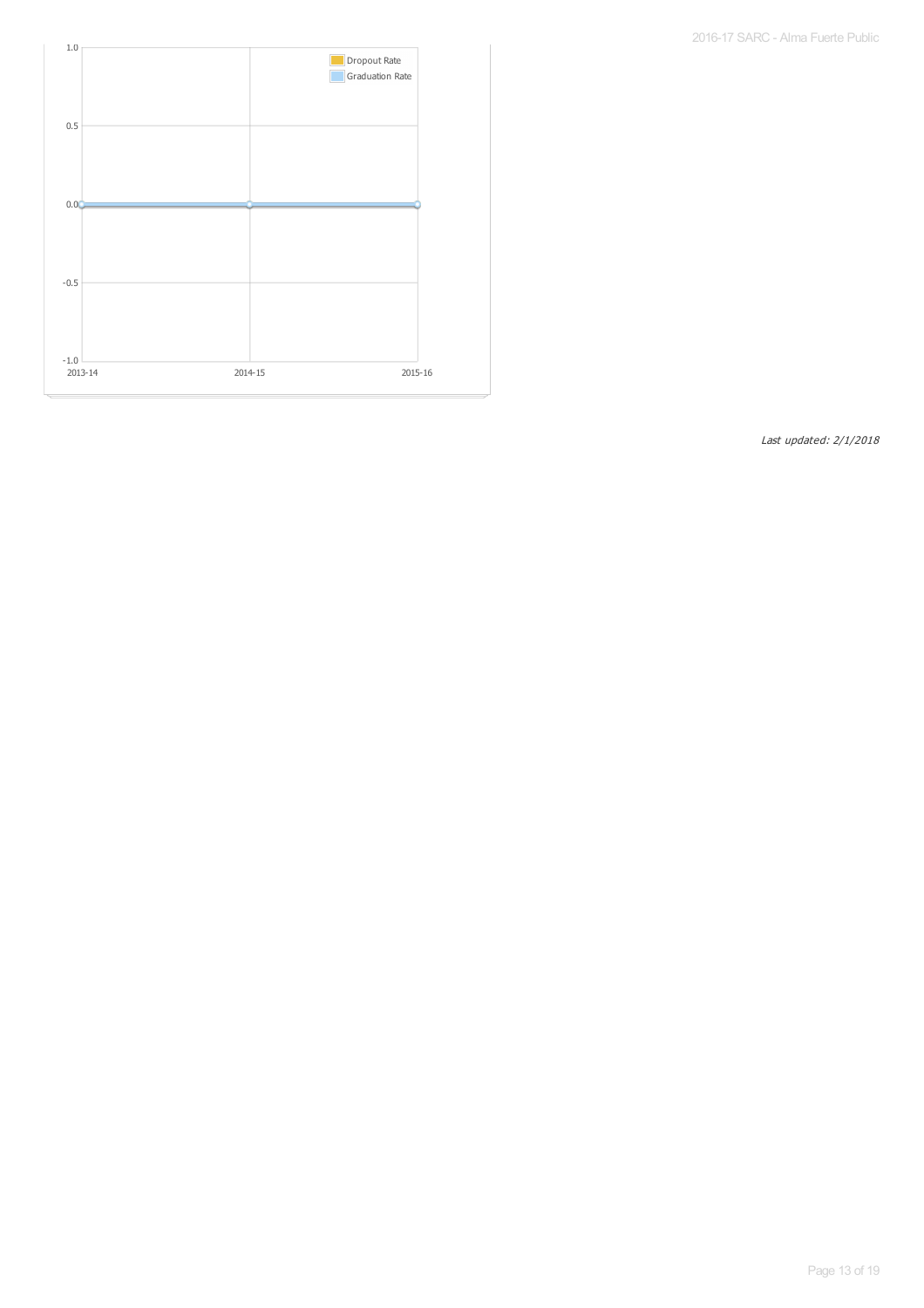#### **Completion of High School Graduation Requirements - Graduating Class of 2016**

#### **(One-Year Rate)**

| <b>Student Group</b>                | School  | <b>District</b> | <b>State</b>             |
|-------------------------------------|---------|-----------------|--------------------------|
| All Students                        | $0.0\%$ | $0.0\%$         | 87.1%                    |
| <b>Black or African American</b>    | 0.0%    | $0.0\%$         | 79.2%                    |
| American Indian or Alaska Native    | $0.0\%$ | $0.0\%$         | 80.2%                    |
| Asian                               | $0.0\%$ | $0.0\%$         | 94.4%                    |
| Filipino                            | $0.0\%$ | $0.0\%$         | 93.8%                    |
| Hispanic or Latino                  | 0.0%    | $0.0\%$         | 84.6%                    |
| Native Hawaiian or Pacific Islander | $0.0\%$ | $0.0\%$         | 86.6%                    |
| White                               | $0.0\%$ | $0.0\%$         | 91.0%                    |
| Two or More Races                   | 0.0%    | $0.0\%$         | 90.6%                    |
| Socioeconomically Disadvantaged     | $0.0\%$ | $0.0\%$         | 85.5%                    |
| English Learners                    | $0.0\%$ | $0.0\%$         | 55.4%                    |
| Students with Disabilities          | 0.0%    | $0.0\%$         | 63.9%                    |
| Foster Youth                        | 0.0%    | $0.0\%$         | $\overline{\phantom{a}}$ |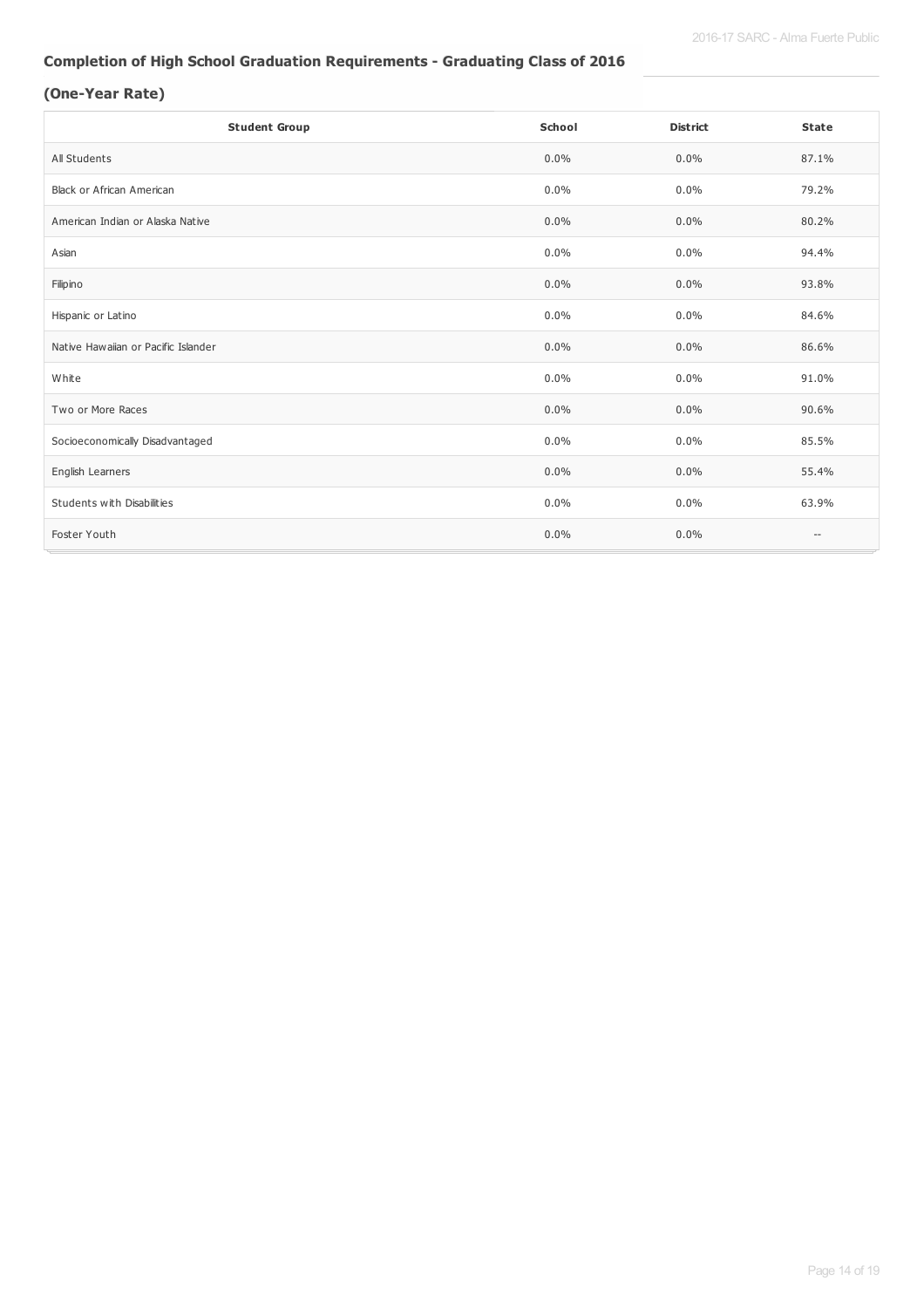# **State Priority: School Climate**

The SARC provides the following information relevant to the State priority: School Climate (Priority 6):

- Pupil suspension rates;
- Pupil expulsion rates; and
- Other local measures on the sense of safety

#### **School Safety Plan (School Year 2017-18)**

Alma Fuerte's Comprehensive School Safety Plan was approved by our Board in March 2017, and discussed with faculty in August 2017. The Plan details procedures for child abuse reporting and disaster preparedness and response, and discusses schedules for emergency drills, dress code, bullying prevention, disciplinary procedures, and other matters of schoolwide safety.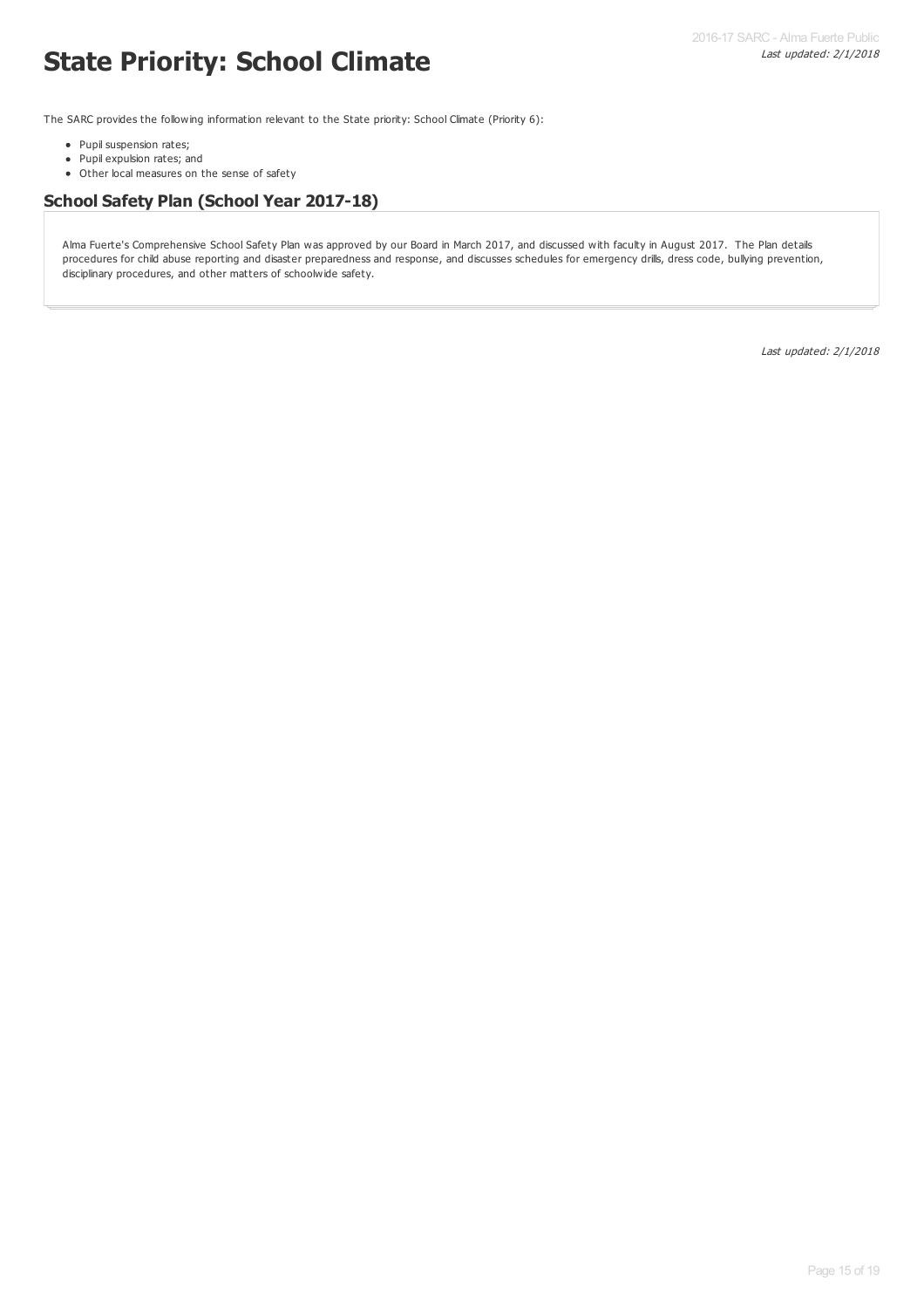### **D. Other SARC Information**

The information in this section is required to be in the SARC but is not included in the state priorities for LCFF.

#### **Federal Intervention Program (School Year 2017-18)**

| <b>Indicator</b>                                    | School    | <b>District</b> |
|-----------------------------------------------------|-----------|-----------------|
| Program Improvement Status                          | Not in PI | Not in PI       |
| First Year of Program Improvement                   |           |                 |
| Year in Program Improvement                         |           |                 |
| Number of Schools Currently in Program Improvement  | N/A       |                 |
| Percent of Schools Currently in Program Improvement | N/A       | $0.0\%$         |

#### Last updated: 2/1/2018

#### **Average Class Size and Class Size Distribution (Elementary)**

| 2014-15            |                           |              |                     | 2015-16      |                               |             | 2016-17             |             |                        |             |                     |             |
|--------------------|---------------------------|--------------|---------------------|--------------|-------------------------------|-------------|---------------------|-------------|------------------------|-------------|---------------------|-------------|
|                    |                           |              | Number of Classes * |              |                               |             | Number of Classes * |             |                        |             | Number of Classes * |             |
| <b>Grade Level</b> | <b>Average Class Size</b> | $1 - 20$     | $21 - 32$           | $33+$        | Average Class Size 1-20 21-32 |             |                     |             | 33+ Average Class Size | $1 - 20$    | 21-32               | $33+$       |
| К                  | 0.0                       | $\mathbf 0$  | $\mathbf 0$         | $\mathbf{0}$ | 0.0                           | $\mathsf 0$ | $\mathbf 0$         | $\mathsf 0$ | 0.0                    | $\mathbf 0$ | $\mathbf{0}$        | $\mathbf 0$ |
| 1                  | 0.0                       | $\mathbf 0$  | $\mathbf 0$         | $\mathbf 0$  | 0.0                           | $\mathsf 0$ | $\mathbf 0$         | $\mathsf 0$ | 0.0                    | $\mathbf 0$ | $\mathbf 0$         | $\mathbf 0$ |
| $\overline{2}$     | 0.0                       | $\mathbf{0}$ | $\mathbf 0$         | $\mathbf{0}$ | 0.0                           | $\mathbf 0$ | $\mathbf 0$         | $\mathsf 0$ | 0.0                    | $\mathbf 0$ | $\mathbf{0}$        | $\Omega$    |
| 3                  | 0.0                       | $\mathbf 0$  | $\mathbf 0$         | $\mathbf 0$  | 0.0                           | $\mathsf 0$ | $\mathbf 0$         | $\mathbf 0$ | 0.0                    | $\mathbf 0$ | $\mathbf 0$         | $\mathbf 0$ |
| $\overline{4}$     | 0.0                       | $\mathbf 0$  | $\mathbf 0$         | $\mathbf{0}$ | 0.0                           | $\mathbf 0$ | $\mathbf 0$         | $\mathsf 0$ | 0.0                    | $\mathbf 0$ | $\mathbf 0$         | $\mathbf 0$ |
| 5                  | 0.0                       | $\mathbf 0$  | $\mathbf 0$         | $\mathbf 0$  | 0.0                           | $\mathbf 0$ | $\mathbf 0$         | $\mathsf 0$ | 0.0                    | $\mathbf 0$ | $\mathbf 0$         | $\mathbf 0$ |
| 6                  | 0.0                       | $\mathbf{0}$ | $\mathbf 0$         | $\mathbf{0}$ | 0.0                           | $\mathsf 0$ | $\mathbf 0$         | $\mathsf 0$ | 0.0                    | $\mathbf 0$ | $\mathbf{0}$        | $\mathbf 0$ |
| Other              | 0.0                       | $\mathbf 0$  | $\mathbf 0$         | $\mathbf 0$  | 0.0                           | $\mathbf 0$ | $\mathbf 0$         | $\mathsf 0$ | 0.0                    | $\mathbf 0$ | $\mathbf 0$         | $\mathbf 0$ |

\* Number of classes indicates how many classes fall into each size category (a range of total students per class).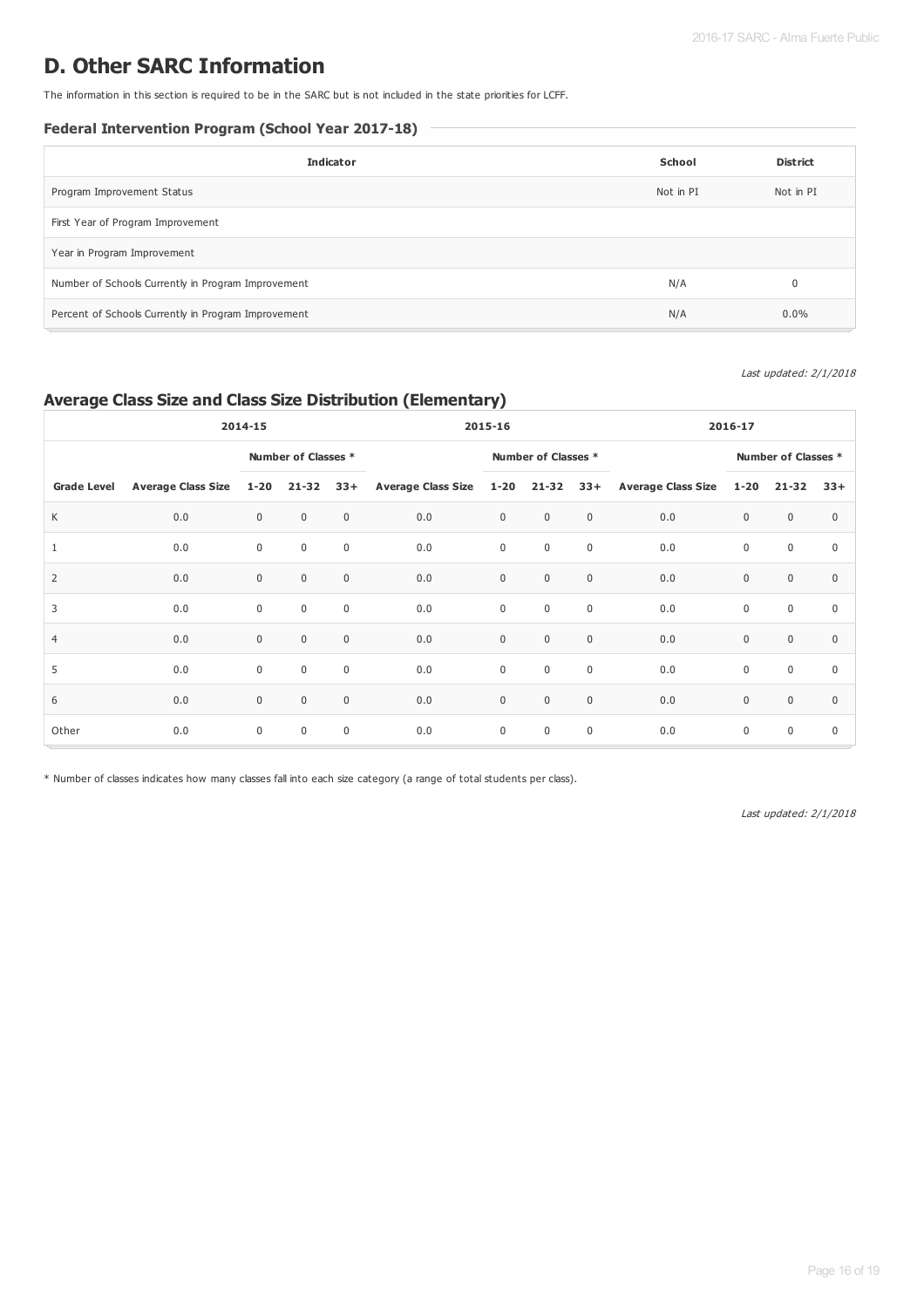#### **Average Class Size and Class Size Distribution (Secondary)**

|                | 2014-15 |                     |  | 2015-16 |                     |  | 2016-17 |  |                                                                                                       |  |  |  |
|----------------|---------|---------------------|--|---------|---------------------|--|---------|--|-------------------------------------------------------------------------------------------------------|--|--|--|
|                |         | Number of Classes * |  |         | Number of Classes * |  |         |  | Number of Classes *                                                                                   |  |  |  |
| Subject        |         |                     |  |         |                     |  |         |  | Average Class Size 1-22 23-32 33+ Average Class Size 1-22 23-32 33+ Average Class Size 1-22 23-32 33+ |  |  |  |
| English        |         |                     |  |         |                     |  |         |  |                                                                                                       |  |  |  |
| Mathematics    |         |                     |  |         |                     |  |         |  |                                                                                                       |  |  |  |
| Science        |         |                     |  |         |                     |  |         |  |                                                                                                       |  |  |  |
| Social Science |         |                     |  |         |                     |  |         |  |                                                                                                       |  |  |  |

\* Number of classes indicates how many classrooms fall into each size category (a range of total students per classroom). At the secondary school level, this information is reported by subject area rather than grade level.

Last updated: 2/1/2018

#### **Academic Counselors and Other Support Staff (School Year 2016-17)**

| <b>Title</b>                                        | Number of FTE* Assigned to School | Average Number of Students per Academic Counselor |
|-----------------------------------------------------|-----------------------------------|---------------------------------------------------|
| Academic Counselor                                  | 0.0                               | 0.0                                               |
| Counselor (Social/Behavioral or Career Development) | 0.0                               | N/A                                               |
| Library Media Teacher (Librarian)                   | 0.0                               | N/A                                               |
| Library Media Services Staff (Paraprofessional)     | 0.0                               | N/A                                               |
| Psychologist                                        | 0.0                               | N/A                                               |
| Social Worker                                       | 0.0                               | N/A                                               |
| Nurse                                               | 0.0                               | N/A                                               |
| Speech/Language/Hearing Specialist                  | 0.0                               | N/A                                               |
| Resource Specialist (non-teaching)                  | 0.0                               | N/A                                               |
| Other                                               | 0.0                               | N/A                                               |

Note: Cells with N/A values do not require data.

\*One Full Time Equivalent (FTE) equals one staff member working full time; one FTE could also represent two staff members who each work 50 percent of full time.

Last updated: 2/1/2018

#### **Expenditures Per Pupil and School Site Teacher Salaries (Fiscal Year 2015-16)**

| Level                                         | <b>Total Expenditures Per Pupil</b> | <b>Expenditures Per Pupil</b><br>(Restricted) | <b>Expenditures Per Pupil</b><br>(Unrestricted) | <b>Average Teacher Salary</b> |
|-----------------------------------------------|-------------------------------------|-----------------------------------------------|-------------------------------------------------|-------------------------------|
| School Site                                   | \$0.0                               | \$0.0                                         | \$0.0                                           | \$0.0                         |
| <b>District</b>                               | N/A                                 | N/A                                           | \$0.0                                           | \$0.0                         |
| Percent Difference - School Site and District | N/A                                 | N/A                                           | $0.0\%$                                         | $0.0\%$                       |
| State                                         | N/A                                 | N/A                                           | \$6574.0                                        | \$69964.0                     |
| Percent Difference - School Site and State    | N/A                                 | N/A                                           | $0.0\%$                                         | $0.0\%$                       |

Note: Cells with N/A values do not require data.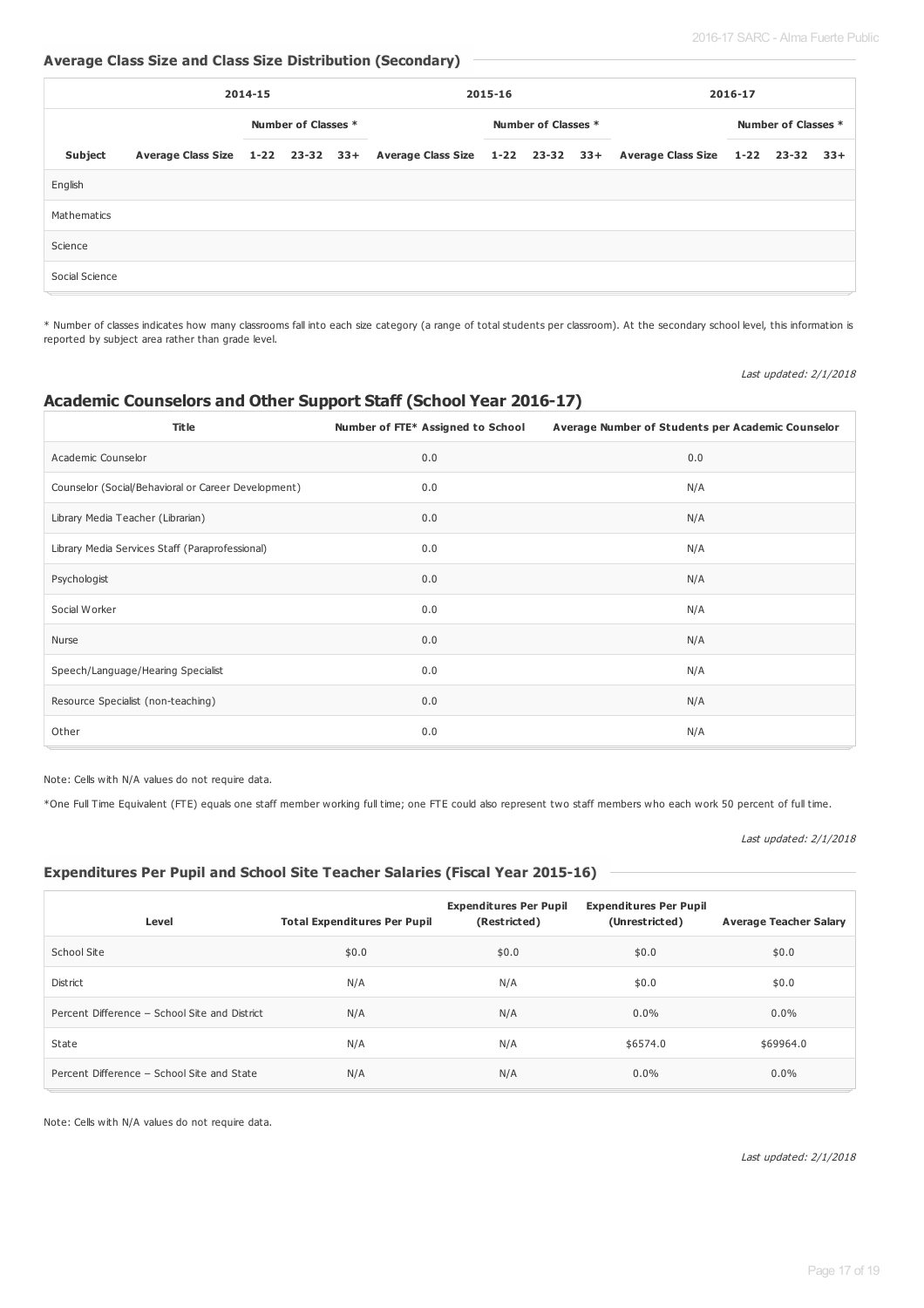Last updated: 2/1/2018

#### **Teacher and Administrative Salaries (Fiscal Year 2015-16)**

| Category                                      | <b>District Amount</b> | <b>State Average For Districts In Same Category</b> |
|-----------------------------------------------|------------------------|-----------------------------------------------------|
| Beginning Teacher Salary                      | \$                     | $\qquad \qquad \cdots$                              |
| Mid-Range Teacher Salary                      | \$                     |                                                     |
| Highest Teacher Salary                        | \$                     | $\hspace{0.05cm} -$                                 |
| Average Principal Salary (Elementary)         | \$                     | $\hspace{0.05cm}$ $\hspace{0.05cm}$                 |
| Average Principal Salary (Middle)             | \$                     | $-$                                                 |
| Average Principal Salary (High)               | \$                     | $\hspace{0.05cm}$ $\hspace{0.05cm}$                 |
| Superintendent Salary                         | \$                     | $\overline{\phantom{a}}$                            |
| Percent of Budget for Teacher Salaries        | $0.0\%$                |                                                     |
| Percent of Budget for Administrative Salaries | $0.0\%$                | $\hspace{0.05cm}$ $\hspace{0.05cm}$                 |

For detailed information on salaries, see the CDE Certificated Salaries & Benefits Web page at <http://www.cde.ca.gov/ds/fd/cs/> .